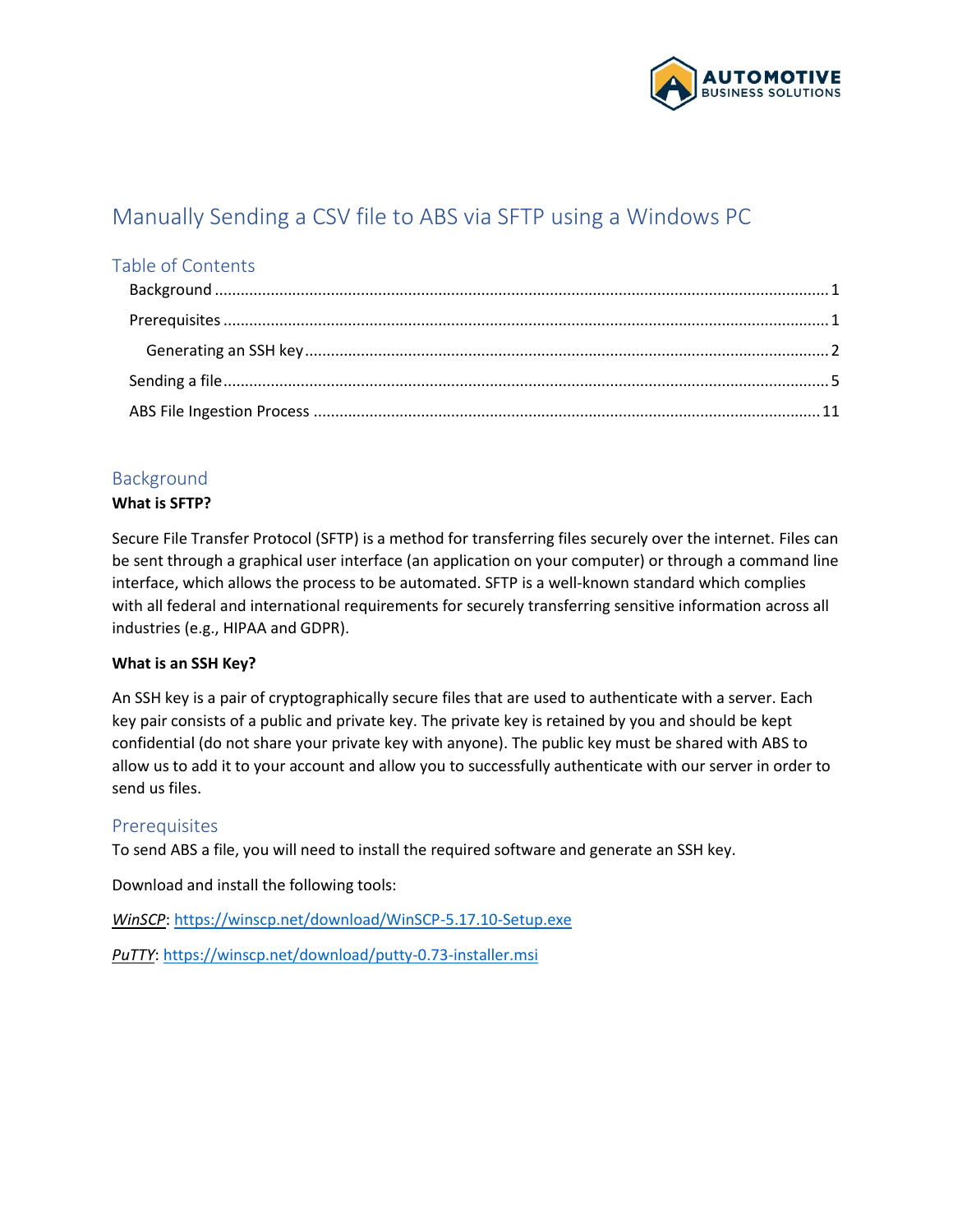

### <span id="page-1-0"></span>Generating an SSH key

We will use PuTTYgen to generate an SSH key. This process only needs to be performed once.

| 1. Open PuTTYgen                                           |                 |                     |                        |
|------------------------------------------------------------|-----------------|---------------------|------------------------|
| PuTTY Key Generator                                        |                 |                     | ?<br>$\times$          |
| File Key Conversions Help                                  |                 |                     |                        |
| Key                                                        |                 |                     |                        |
| No key.                                                    |                 |                     |                        |
|                                                            |                 |                     |                        |
|                                                            |                 |                     |                        |
|                                                            |                 |                     |                        |
|                                                            |                 |                     |                        |
|                                                            |                 |                     |                        |
|                                                            |                 |                     |                        |
|                                                            |                 |                     |                        |
| <b>Actions</b>                                             |                 |                     |                        |
| Generate a public/private key pair                         |                 |                     | Generate               |
| Load an existing private key file                          |                 |                     | Load                   |
|                                                            |                 |                     |                        |
| Save the generated key                                     |                 | Save public key     | Save private key       |
| Parameters                                                 |                 |                     |                        |
| Type of key to generate:<br><u></u> ⊙ RSA<br>◯ <u>D</u> SA | ) <u>E</u> CDSA | Ed <sub>25519</sub> | $\bigcirc$ SSH-1 (RSA) |
| Number of bits in a generated key:                         |                 |                     | 2048                   |

- 2. Under *Parameters*, leave the defaults type: *RSA, 2048-bits*
	- a. If your organization has stricter security policies in place, you may also choose Ed25519 or increase the number of bits. We do not support DSA, ECDSA, or SSH-1 key types.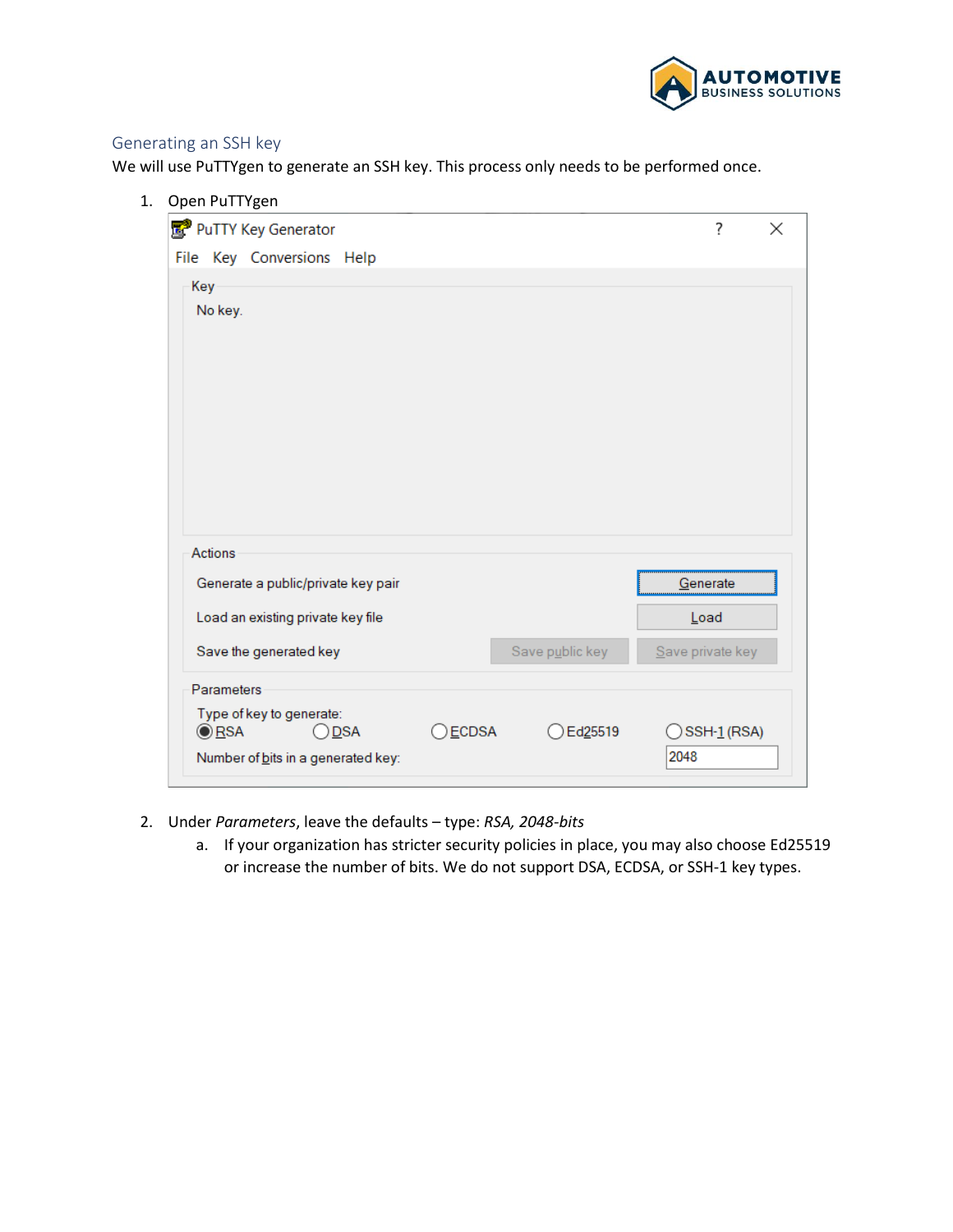

#### 3. Click "Generate"

| PuTTY Key Generator                                                                                                                                                                                                                                                                |                  |              |                                                              | 7                | × |
|------------------------------------------------------------------------------------------------------------------------------------------------------------------------------------------------------------------------------------------------------------------------------------|------------------|--------------|--------------------------------------------------------------|------------------|---|
| File Key Conversions Help                                                                                                                                                                                                                                                          |                  |              |                                                              |                  |   |
| Key                                                                                                                                                                                                                                                                                |                  |              |                                                              |                  |   |
| Public key for pasting into OpenSSH authorized_keys file:                                                                                                                                                                                                                          |                  |              |                                                              |                  |   |
| ssh-rsa<br>AAAAB3NzaC1yc2EAAAABJQAAAQEA1Mu0AA2gCyXvHGE31f/u4Ryco3H8Y8p2tGS<br>+n/1dyRf70y5Ms2Uk6CGY0wd6/R4Fb8bfkMfwvqxybG40Bj7Xphr7rBYWUitSgVF4rqcN8ioIGZ<br>ORZIkph6iG8XZex8hl6mvWVN/6J/hezyV026UV824s7nPl/zMNX3tEGYZt1pXCfKkynoF6irMz9B<br>hd5NburR5pn02pTNgDTQ0+sNHA9h4IShv8Xhd |                  |              |                                                              |                  |   |
| Key fingerprint:                                                                                                                                                                                                                                                                   |                  |              | ssh-rsa 2048 07:79:d1:ad:04:77:ba:03:6f:86:b6:6b:07:5d:c6:04 |                  |   |
| Key comment:                                                                                                                                                                                                                                                                       | rsa-key-20210225 |              |                                                              |                  |   |
| Key passphrase:                                                                                                                                                                                                                                                                    |                  |              |                                                              |                  |   |
| Confirm passphrase:                                                                                                                                                                                                                                                                |                  |              |                                                              |                  |   |
| Actions                                                                                                                                                                                                                                                                            |                  |              |                                                              |                  |   |
| Generate a public/private key pair                                                                                                                                                                                                                                                 |                  |              |                                                              | Generate         |   |
| Load an existing private key file                                                                                                                                                                                                                                                  |                  |              |                                                              | Load             |   |
| Save the generated key                                                                                                                                                                                                                                                             |                  |              | Save public key                                              | Save private key |   |
| Parameters                                                                                                                                                                                                                                                                         |                  |              |                                                              |                  |   |
| Type of key to generate:<br>$\circledcirc$ RSA                                                                                                                                                                                                                                     | <b>DSA</b>       | <b>ECDSA</b> | Ed25519                                                      | SSH-1 (RSA)      |   |
| Number of bits in a generated key:                                                                                                                                                                                                                                                 |                  |              |                                                              | 2048             |   |

- 4. Click *Save public key* and select a location to save your key.
- 5. Click *Save private key* and select a location to save your key.
	- a. PuTTY will warn you about saving the key without a passphrase. If you add a passphrase, you will need to enter it every time you use the key. When automating the process of sending ABS files, it will not be possible to enter a passphrase every time the automation runs; therefore, we do not recommend adding a passphrase to your key.
- 6. Copy the *Public key for pasting into OpenSSH authorized\_keys file* and send it to [engineering@abswarranty.net](mailto:engineering@abswarranty.net) to have it added to your account.
	- a. Be sure to copy the entire thing you might need to scroll down.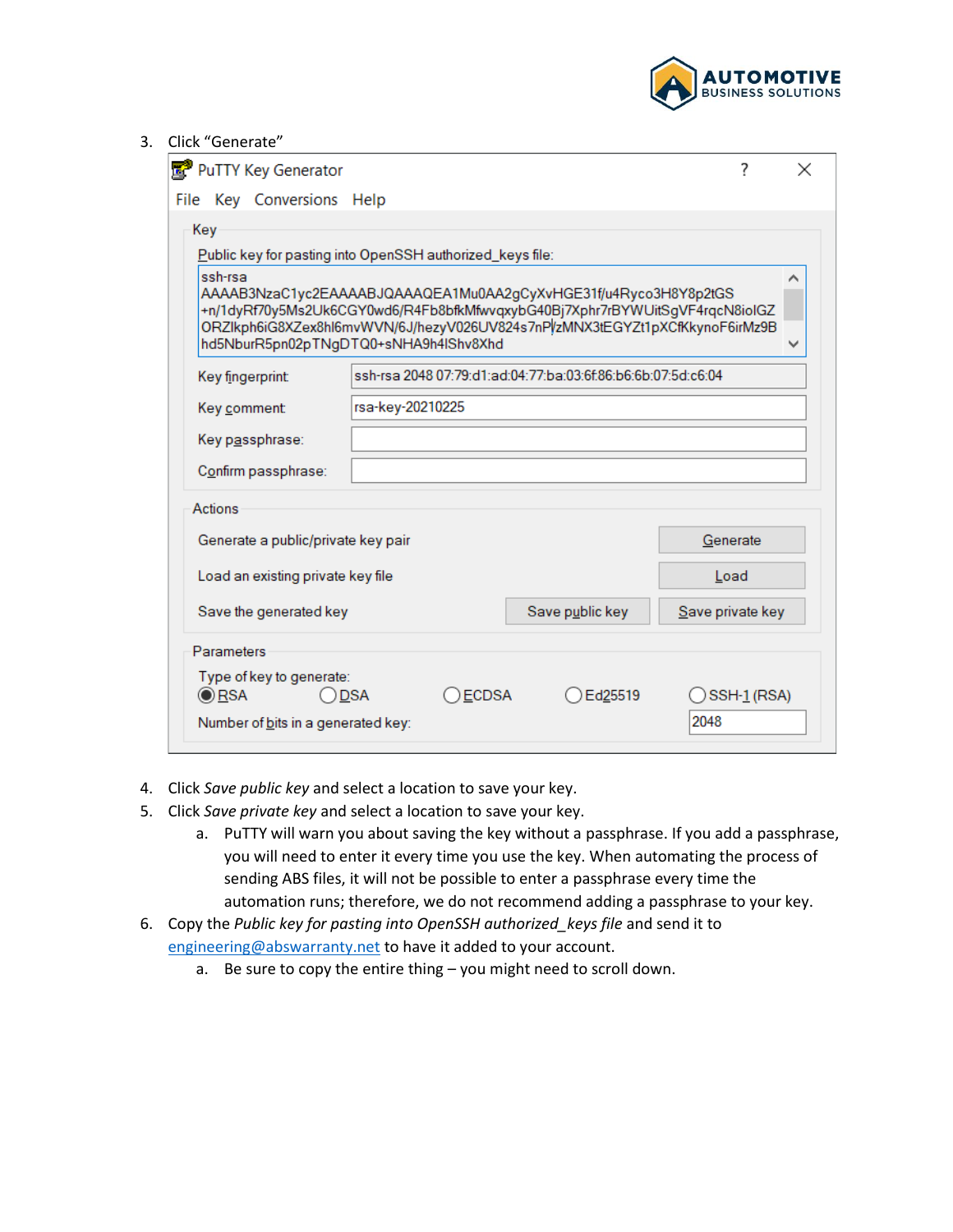

#### **Can ABS generate the key pair for me and send it to me?**

No. To keep your data secure, you must generate your own SSH key pair. Do not send your private key to anyone, including ABS. You will only need to share your public key with us.

#### **What happens if I lose my private key?**

Contact ABS immediately by sending an email t[o engineering@abswarranty.net.](mailto:engineering@abswarranty.net) We will deactivate this key. You will need to generate a new key pair and share the new public key with us. Going forward, you will use the new key to send ABS files.

#### **We have multiple users who need access, can we all use the same key?**

No. Each user must use a key unique to them. There is no limit to the number of users we can add to your account.

#### **Why can't I use a password?**

Passwords are significantly less secure than SSH keys. In order to comply with industry standards and regulations, we cannot allow users the ability to authenticate with a password.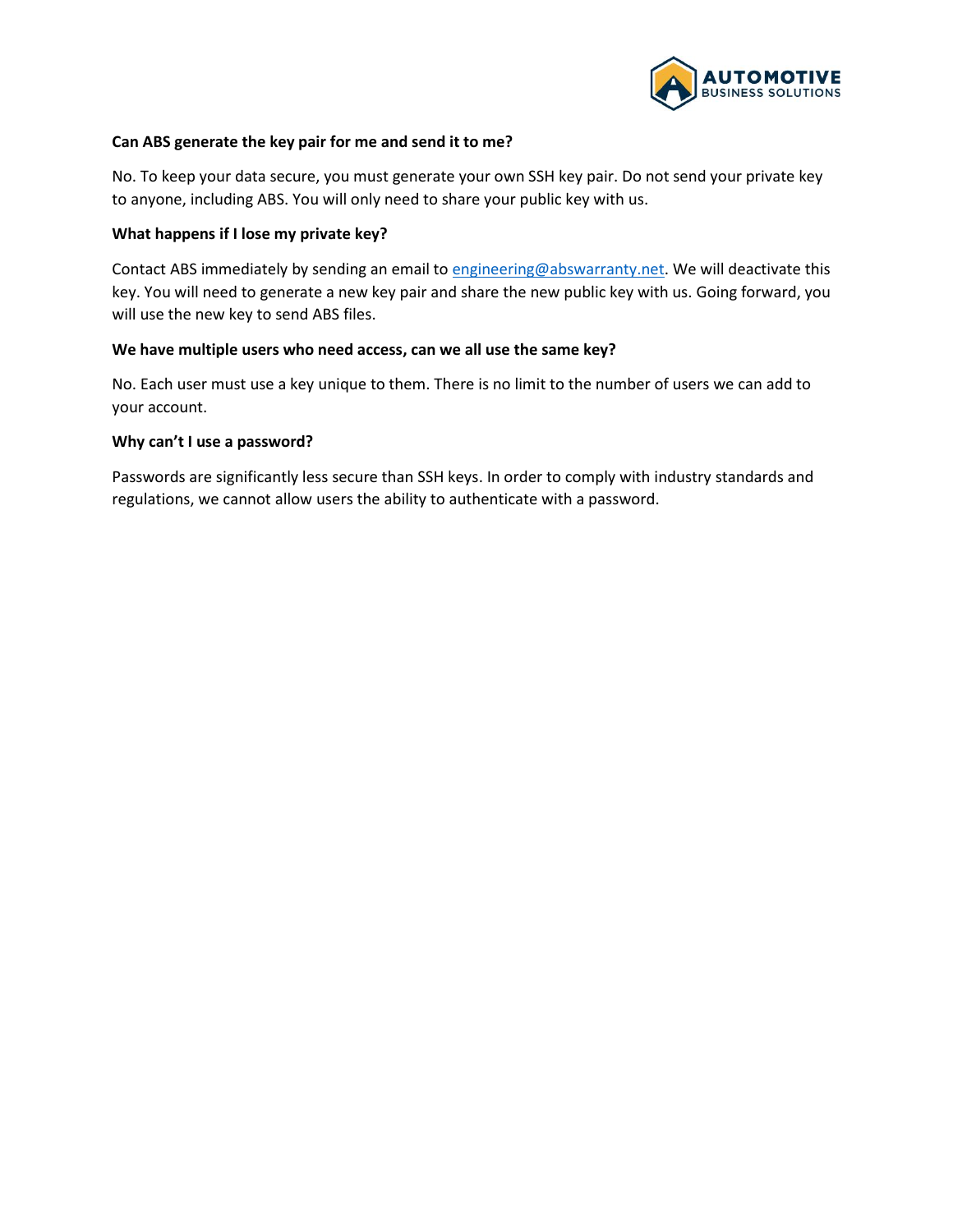

# <span id="page-4-0"></span>Sending a file

We will use WinSCP to connect to the SFTP server and transfer files.

1. Open WinSCP

| <b>WinSCP</b>                                                         |                                                             |                                      | $\Box$                 | $\times$ |
|-----------------------------------------------------------------------|-------------------------------------------------------------|--------------------------------------|------------------------|----------|
|                                                                       |                                                             |                                      |                        |          |
| Local Mark Files Commands Session Options Remote Help                 |                                                             |                                      |                        |          |
| ■ 醫學 Synchronize ■ ■ ■ 幸 ● Queue ▼   Transfer Settings Default        | $-9.$                                                       |                                      |                        |          |
| New Session                                                           |                                                             |                                      |                        |          |
| ■ My documents → 音 → 図 → → → → → 自 M ★ 2 →                            | П                                                           |                                      |                        |          |
| Upload - F Edit - X F La Police                                       |                                                             | $\times$<br>$\Box$                   | T New - <b>E E</b>     |          |
| New Site                                                              | Session                                                     |                                      | <b>Rights</b><br>Owner |          |
|                                                                       | File protocol:                                              |                                      |                        |          |
|                                                                       | SFTP<br>$\checkmark$                                        |                                      |                        |          |
|                                                                       | Host name:                                                  | Port number:                         |                        |          |
|                                                                       | sftp.absintegrations.com                                    | $22 - 2$                             |                        |          |
|                                                                       | Password:<br>User name:                                     |                                      |                        |          |
|                                                                       |                                                             |                                      |                        |          |
|                                                                       | $\vert$<br>Save                                             | Advanced<br>$\vert \mathbf{v} \vert$ |                        |          |
|                                                                       |                                                             |                                      |                        |          |
|                                                                       |                                                             |                                      |                        |          |
|                                                                       |                                                             |                                      |                        |          |
|                                                                       |                                                             |                                      |                        |          |
|                                                                       |                                                             |                                      |                        |          |
| T.                                                                    |                                                             |                                      |                        |          |
| п<br>$\overline{\phantom{a}}$<br>Tools<br>Manage                      | <b>D</b> Login<br>$\vert \textbf{\text{--}} \vert$<br>Close | Help                                 |                        |          |
| m                                                                     |                                                             |                                      |                        |          |
| Show Login dialog on startup and when the last session is closed<br>m |                                                             |                                      |                        |          |
|                                                                       |                                                             |                                      |                        |          |
|                                                                       |                                                             |                                      |                        |          |
|                                                                       |                                                             |                                      |                        |          |
|                                                                       |                                                             |                                      |                        |          |
|                                                                       |                                                             |                                      |                        |          |
| Not connected.                                                        |                                                             |                                      |                        |          |

- 2. Enter:
	- a. *Host name*: **sftp.absintegrations.com**
	- b. *Port number*: **22**
	- c. *User name*: **customer-user-name**
- 3. Click the *Advanced* button under the *Password* input box and navigate to the *SSH* > *Authentication* section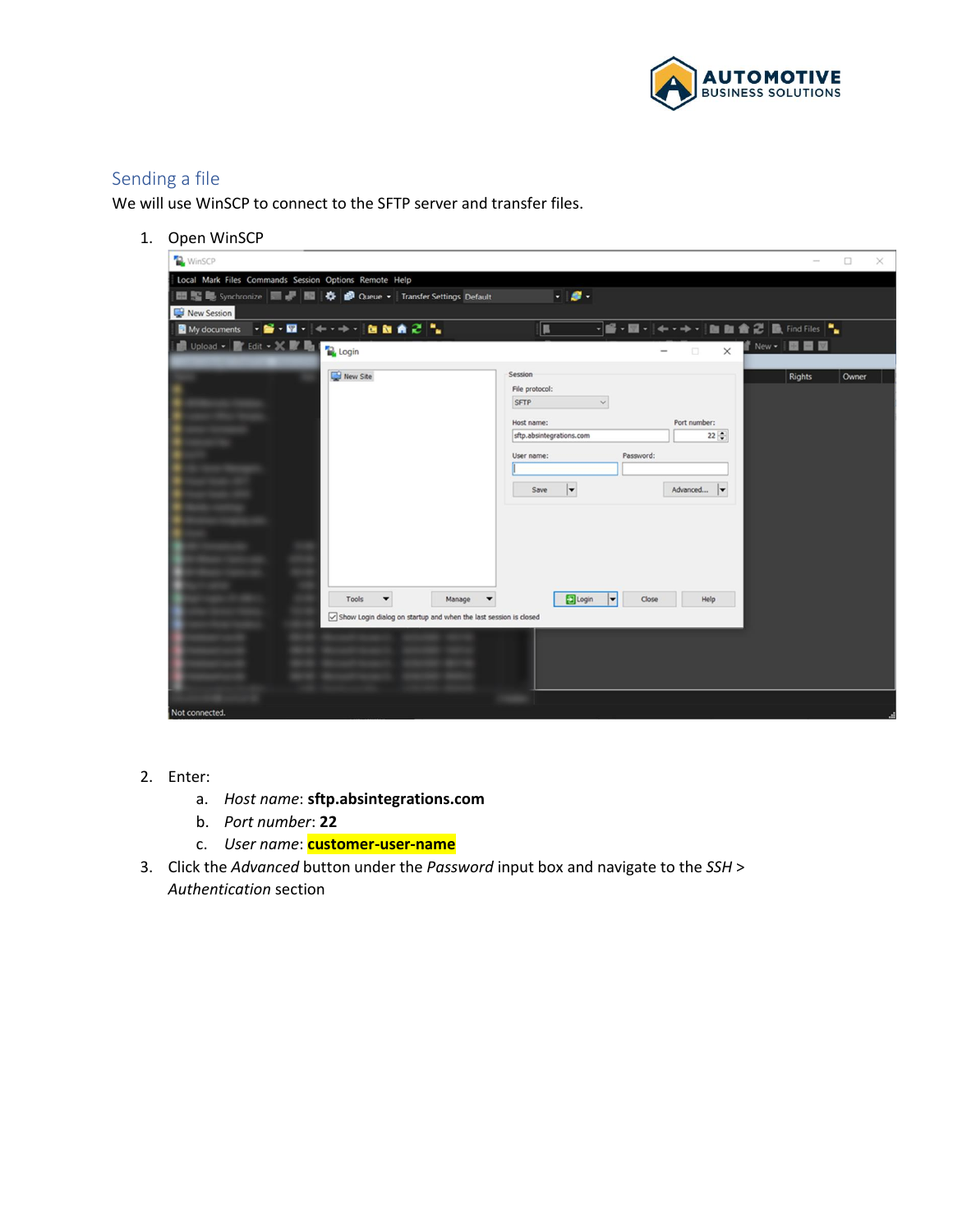

| <b>Advanced Site Settings</b>                                                                                                                                                                                  |                                                                                                                                                                                                                                                                                                                                                                                                                                                                                                                                  | 7 | $\times$ |
|----------------------------------------------------------------------------------------------------------------------------------------------------------------------------------------------------------------|----------------------------------------------------------------------------------------------------------------------------------------------------------------------------------------------------------------------------------------------------------------------------------------------------------------------------------------------------------------------------------------------------------------------------------------------------------------------------------------------------------------------------------|---|----------|
| Environment<br><b>Directories</b><br><b>Recycle bin</b><br>Encryption<br><b>SFTP</b><br>Shell<br>Connection<br>Proxy<br>- Tunnel<br><b>SSH</b><br>Key exchange<br>Authentication<br><b>Bugs</b><br><b>Note</b> | Bypass authentication entirely<br><b>Authentication options</b><br>$\vee$ Attempt authentication using Pageant<br>$\sqrt{}$ Attempt 'keyboard-interactive' authentication<br>$\sqrt{\phantom{a}}$ Respond with a password to the first prompt<br>Attempt TIS or CryptoCard authentication (SSH-1)<br>Authentication parameters<br>Allow agent forwarding<br>Private key file:<br>Display Public Key<br><b>Tools</b><br><b>GSSAPI</b><br>$\sqrt{\phantom{a}}$ Attempt GSSAPI authentication<br>Allow GSSAPI credential delegation |   |          |
| <b>Color</b>                                                                                                                                                                                                   | OK<br>Cancel                                                                                                                                                                                                                                                                                                                                                                                                                                                                                                                     |   | Help     |

- 4. Select the ellipsis (…) button in the *Private key file* input. Select the private key you created and saved in step 5 of the Generating an SSH key section above.
- 5. Click *OK*
- 6. On the login dialog, click the *Save* button under *User Name* and click *OK* when prompted to save the session
- 7. Click *Login*
- 8. If prompted *Continue connecting to an unknown server and add its host key to a cache?* verify the host key matches SHA256: 105xgUq4TCoREGkzeH3cJuqBT6qS5GMffL0jR1IFwfg= and click *Yes*.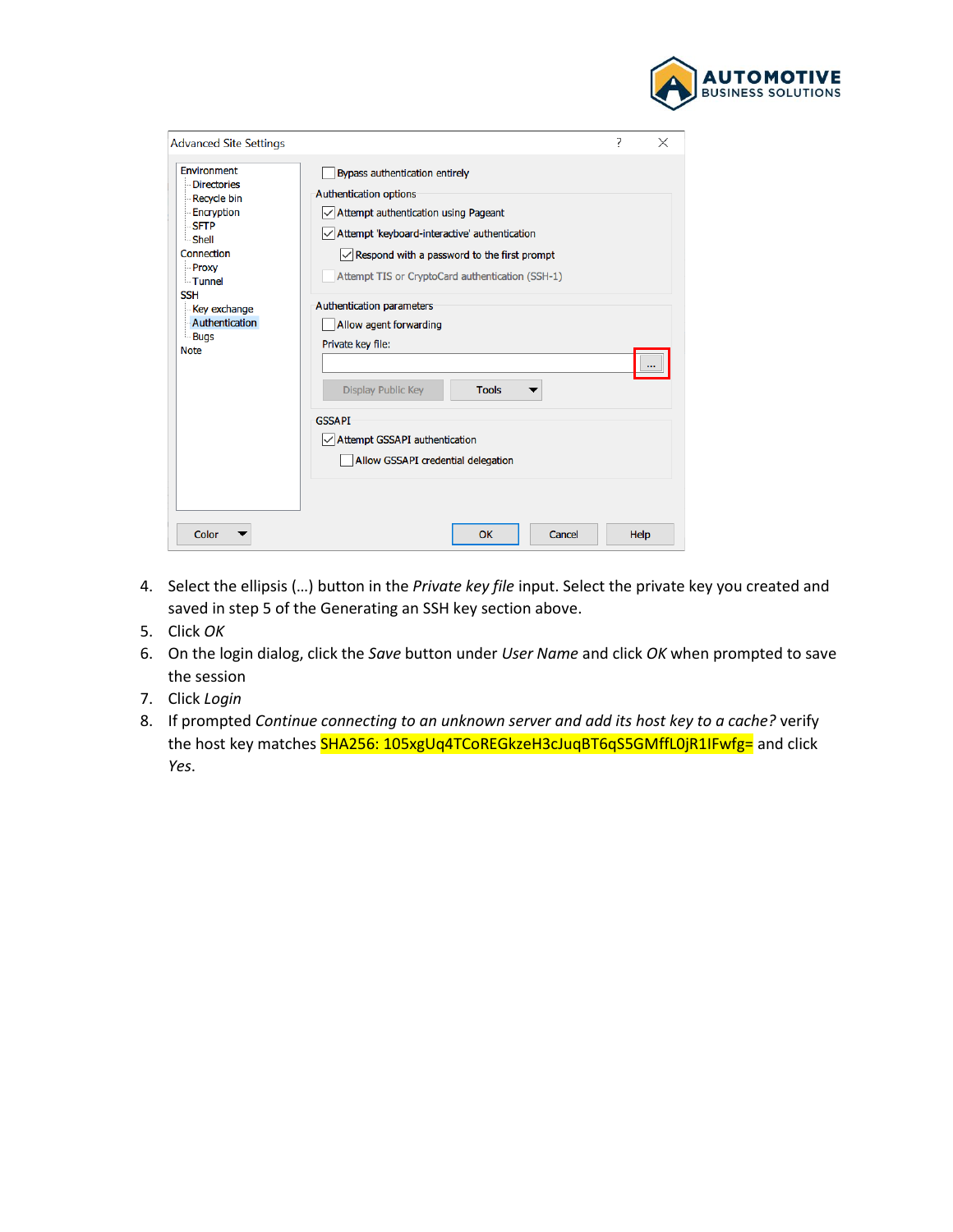

| Warning |                                                                                                                                                | 7    | $\times$ |
|---------|------------------------------------------------------------------------------------------------------------------------------------------------|------|----------|
|         | Continue connecting to an unknown server and add its host<br>key to a cache?                                                                   |      |          |
|         | The server's host key was not found in the cache. You have no quarantee that the<br>server is the computer you think it is.                    |      |          |
|         | The server's RSA key details are:                                                                                                              |      |          |
|         | Algorithm: ssh-rsa 2048<br>105xgUq4TCoREGkzeH3cJuqBT6qS5GMffL0jR1IFwfq=<br>SHA-256:<br>89:1d:3d:4a:4f:6c:59:3c:6d:ba:09:de:d4:64:35:08<br>MD5: |      |          |
|         | If you trust this host, press Yes. To connect without adding host key to the cache,<br>press No. To abandon the connection press Cancel.       |      |          |
|         | Copy key fingerprints to clipboard                                                                                                             |      |          |
|         | <b>No</b><br>Cancel<br>Yes.                                                                                                                    | Help |          |

9. Once connected, go to *Options* > *Preferences* > *Transfer* > *Endurance*. Under *Enable transfer resume/transfer to temporary filename for* click *disable*.

| Preferences                                                                                                                                                                                                                                                                                                                                   |                                                                                                                                                                                                                                                                                                                                                                                       | 7    | $\times$ |
|-----------------------------------------------------------------------------------------------------------------------------------------------------------------------------------------------------------------------------------------------------------------------------------------------------------------------------------------------|---------------------------------------------------------------------------------------------------------------------------------------------------------------------------------------------------------------------------------------------------------------------------------------------------------------------------------------------------------------------------------------|------|----------|
| Environment<br><b>Interface</b><br>- Window<br>- Commander<br>- Explorer<br>Languages<br>Panels<br>File colors<br>- Remote<br>llocal<br><b>Editors</b><br>Internal editor<br>Transfer<br>Drag & Drop<br>- Background<br>Endurance<br>Network<br>Security<br>Logging<br>Integration<br>- Applications<br>Commands<br>Storage<br><b>Updates</b> | Enable transfer resume/transfer to temporary filename for<br>All files<br>Files above:<br>$100 \div K$<br><b>O</b> Disable                                                                                                                                                                                                                                                            |      |          |
|                                                                                                                                                                                                                                                                                                                                               | Automatic reconnect<br>Automatically reconnect session, if it breaks during transfer<br>$5 -$ seconds<br>Reconnect after:<br>Automatically reconnect session, if it breaks while idle<br>$9$ $\Rightarrow$ seconds<br>Reconnect after:<br>Automatically reconnect session, if it stalls<br>$60 \div$<br>seconds<br>Reconnect after:<br>Unlimited<br>seconds<br>Keep reconnecting for: |      |          |
|                                                                                                                                                                                                                                                                                                                                               | OK<br>Cancel                                                                                                                                                                                                                                                                                                                                                                          | Help |          |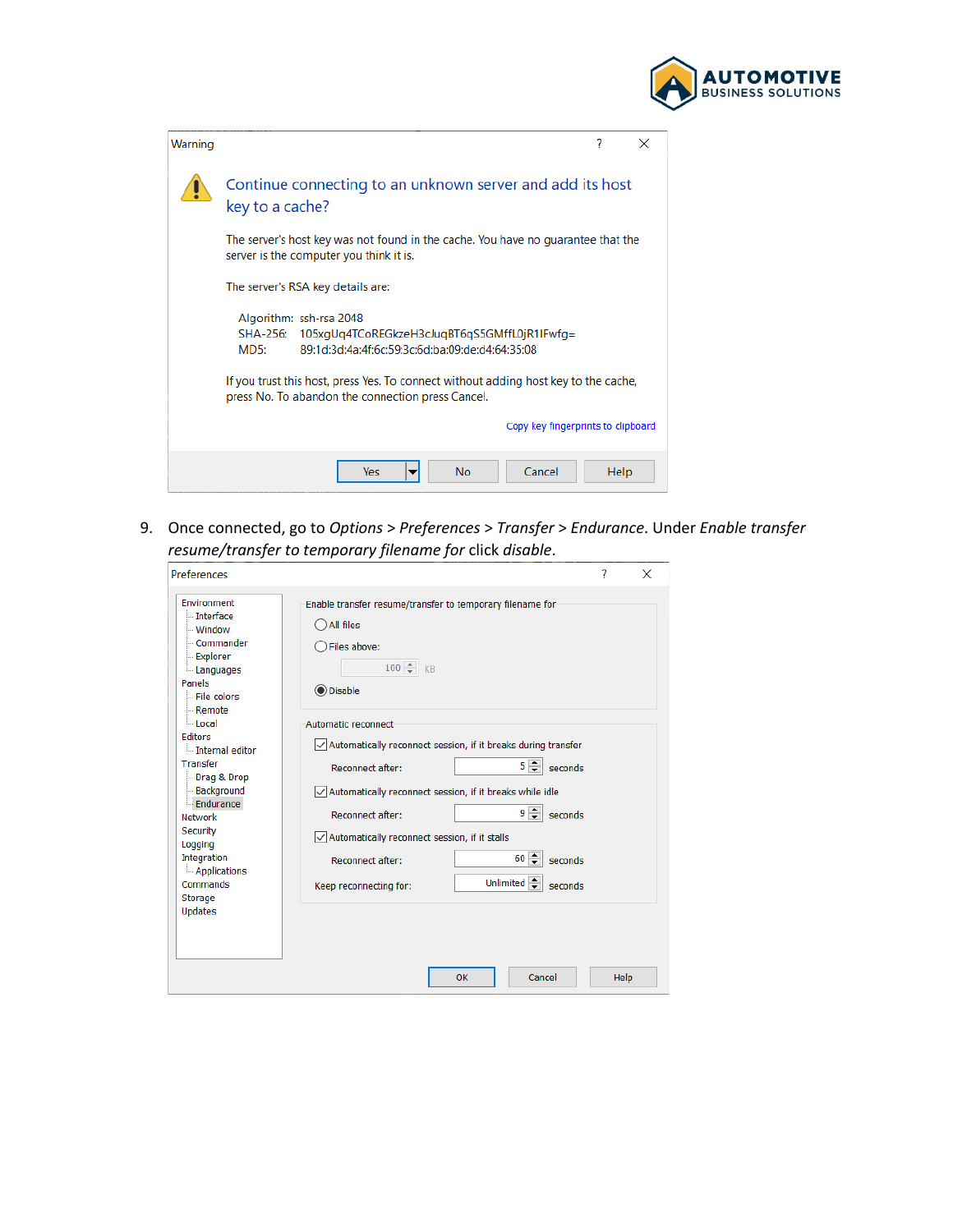

| Preferences                                                                                                                                      |                                                                            | ?<br>×                             |
|--------------------------------------------------------------------------------------------------------------------------------------------------|----------------------------------------------------------------------------|------------------------------------|
| Environment<br>- Interface                                                                                                                       | <b>Transfer settings presets</b>                                           |                                    |
| - Window                                                                                                                                         | Preset description                                                         | Auto                               |
| - Commander                                                                                                                                      | <b>Default</b>                                                             |                                    |
| - Explorer<br>Languages<br>Panels<br>$-$ File colors<br><b>Remote</b><br><b>Local</b><br>Editors<br>Internal editor<br>Transfer<br>- Drag & Drop | Text<br>Binary<br>New and updated files only<br><b>Exclude directories</b> | <b>No</b><br>No<br>No<br><b>No</b> |
| - Background<br>- Endurance<br><b>Network</b><br>Security<br>Logging<br>Integration                                                              | <b>Transfer type: Binary</b>                                               |                                    |
| - Applications<br>Commands                                                                                                                       | Add<br>Edit                                                                | <b>Up</b>                          |
| Storage<br><b>Updates</b>                                                                                                                        | Remove<br>Duplicate                                                        | Down                               |
|                                                                                                                                                  | Announce when transfer settings preset is autoselected                     |                                    |
|                                                                                                                                                  | Cancel<br>OK                                                               | Help                               |

10. Now go up to *Transfer*. Select *Default* and click *edit…*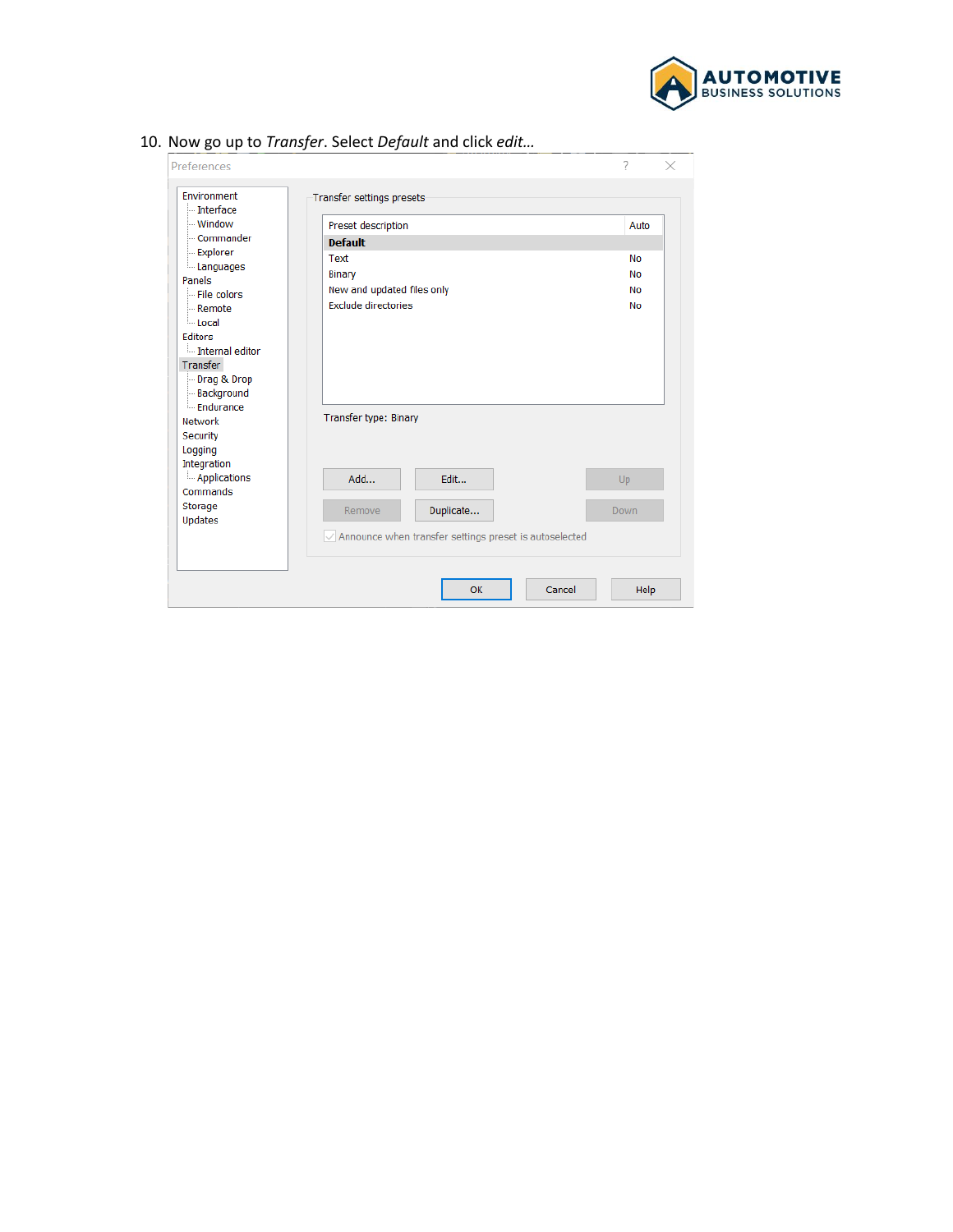

11. Uncheck *Preserve Timestamp* in the *Common options* section. Click *OK* on this dialog and *OK* to close the preferences dialog.

| <b>Transfer settings</b>                                   | ?<br>×                                    |  |  |  |  |
|------------------------------------------------------------|-------------------------------------------|--|--|--|--|
| <b>Transfer mode</b><br>Text (plain text, html, scripts, ) | Filename modification<br>O No change      |  |  |  |  |
| <b>O Binary (archives, doc, )</b>                          | Upper case                                |  |  |  |  |
| Automatic                                                  | Lower case                                |  |  |  |  |
| Transfer following files in text mode:                     | Lower case 8.3                            |  |  |  |  |
| *.*html; *.htm; *.txt; *.php; *.php3; *.o. $\vee$          | √ Replace '\:*?'                          |  |  |  |  |
| <b>Upload options</b>                                      | Common options                            |  |  |  |  |
| Set permissions:                                           | Preserve timestamp                        |  |  |  |  |
| $rw-r-r-r-(+x)$                                            | Including directories                     |  |  |  |  |
| Ignore permission errors                                   | $\sqrt{\frac{1}{1}}$ Calculate total size |  |  |  |  |
| Clear 'Archive' attribute                                  | <b>Unlimited</b><br>Speed (KB/s):         |  |  |  |  |
| Remove BOM and EOF marks                                   | Download options                          |  |  |  |  |
| $\sqrt{\frac{1}{2}}$ Encrypt new files                     | Preserve read-only                        |  |  |  |  |
| Other                                                      |                                           |  |  |  |  |
| File mask:                                                 |                                           |  |  |  |  |
| Edit                                                       |                                           |  |  |  |  |
| mask hints                                                 |                                           |  |  |  |  |
| Exclude hidden files<br>New and updated files only         |                                           |  |  |  |  |
| Exclude empty directories                                  |                                           |  |  |  |  |
| OK                                                         | Cancel<br>Help                            |  |  |  |  |

12. You may now upload files. Drag a file from your local computer (left side) to the remote server (right side). Your SFTP folder is /abs-data-ingestion/customer-user-name/.

| ີ                                                             |                                              |                    |                                                        |                         |                 |          |
|---------------------------------------------------------------|----------------------------------------------|--------------------|--------------------------------------------------------|-------------------------|-----------------|----------|
|                                                               | <b>IDsftp.absintegrations.com - WinSCP</b>   |                    |                                                        |                         | $\Box$          | $\times$ |
| Local Mark Files Commands Session Options Remote Help         |                                              |                    |                                                        |                         |                 |          |
| □ 图 编 Synchronize > ■ 图 卷 ● Queue → Transfer Settings Default |                                              |                    | $-9.$                                                  |                         |                 |          |
| $\blacksquare$ <b>Shipshare</b> Session Session Session       |                                              |                    |                                                        |                         |                 |          |
| <b>LA</b> C: Windows                                          | → 留→ 四→ 一→ 一→ 自 自 合 ② "」                     |                    | → 留 → 図 →   ← → → →   図 図 曲 2   図 Find Files  *  <br>п |                         |                 |          |
|                                                               |                                              |                    | ■ Download • ■ Edit • ※ ■ Broperties ■ New • ■ ■ ■     |                         |                 |          |
| <b>CAUsers'</b>                                               |                                              |                    | /abs-data-ingestion                                    |                         |                 |          |
| Name                                                          | Size Type                                    | Changed            | Name                                                   | Size Changed            | <b>Rights</b>   |          |
| п.                                                            | Parent directory                             | 2/25/2021 17:01:56 | 鳳.                                                     |                         |                 |          |
| п<br>Spreadshe                                                | 1 KB Microsoft Excel Co., 2/24/2021 08:04:50 |                    | п<br>Spreadsheet Example2 (ABS                         | 1 KB 2/25/2021 17:02:32 | $TWXf - -f - -$ |          |
|                                                               |                                              |                    |                                                        |                         |                 |          |
|                                                               |                                              |                    |                                                        |                         |                 |          |
|                                                               |                                              |                    |                                                        |                         |                 |          |
|                                                               |                                              |                    |                                                        |                         |                 |          |
|                                                               |                                              |                    |                                                        |                         |                 |          |
|                                                               |                                              |                    |                                                        |                         |                 |          |
|                                                               |                                              |                    |                                                        |                         |                 |          |
|                                                               |                                              |                    |                                                        |                         |                 |          |
|                                                               |                                              |                    |                                                        |                         |                 |          |
|                                                               |                                              |                    |                                                        |                         |                 |          |
|                                                               |                                              |                    |                                                        |                         |                 |          |
|                                                               |                                              |                    |                                                        |                         |                 |          |
|                                                               |                                              |                    |                                                        |                         |                 |          |
|                                                               |                                              |                    |                                                        |                         |                 |          |
|                                                               |                                              |                    |                                                        |                         |                 |          |
|                                                               |                                              |                    |                                                        |                         |                 |          |
|                                                               |                                              |                    |                                                        |                         |                 |          |
|                                                               |                                              |                    |                                                        |                         |                 |          |
| 0 B of 704 B in 0 of 1                                        |                                              |                    | 0 B of 704 B in 0 of 1                                 | $P$ $SFD-3$<br>BO.      | 0:43:46         |          |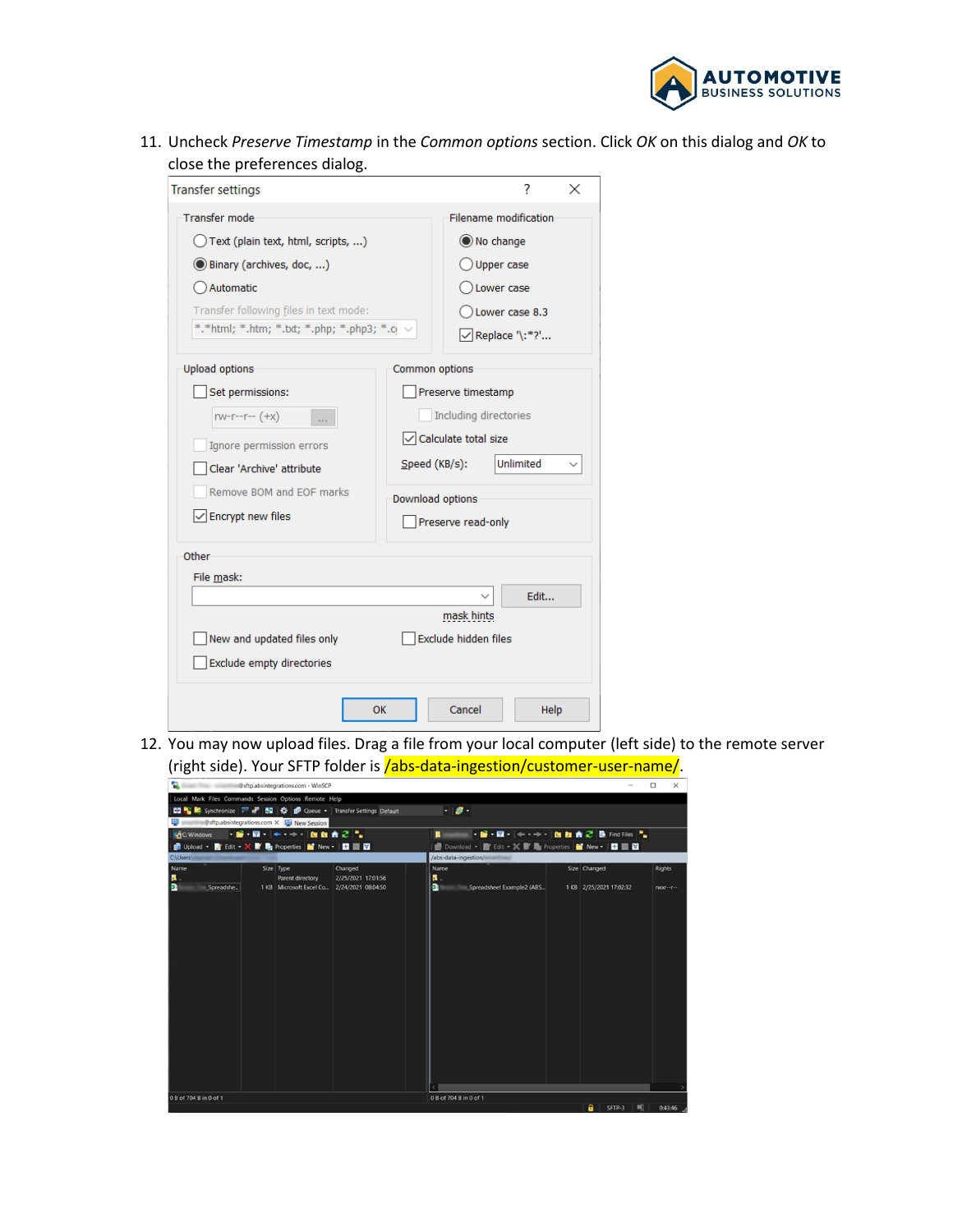

#### **What file formats do you accept?**

We accept CSV files only. If you are manually creating a file in Excel, go to *File* > *Export* > *Change File Type* > *CSV* to create this file. We will send you a sample file ahead of time and agree on required columns. Once finalized, all files sent must have the agreed upon columns, including the column headers, in order to avoid transmission errors.

#### **How do I test sending ABS a file?**

Prior to program launch, we will be in touch to coordinate sending us test files. We typically test for two to three weeks to ensure all data is coming across as expected.

#### **What happens if I send the same file twice?**

We ingest all files sent to us, including files sent multiple times. Sending the same file twice will result in duplicative information in our database which could cause incorrect billing or claims processing. If a file is accidently sent more than once, please contac[t engineering@abswarranty.net](mailto:engineering@abswarranty.net) so that we can take corrective measures.